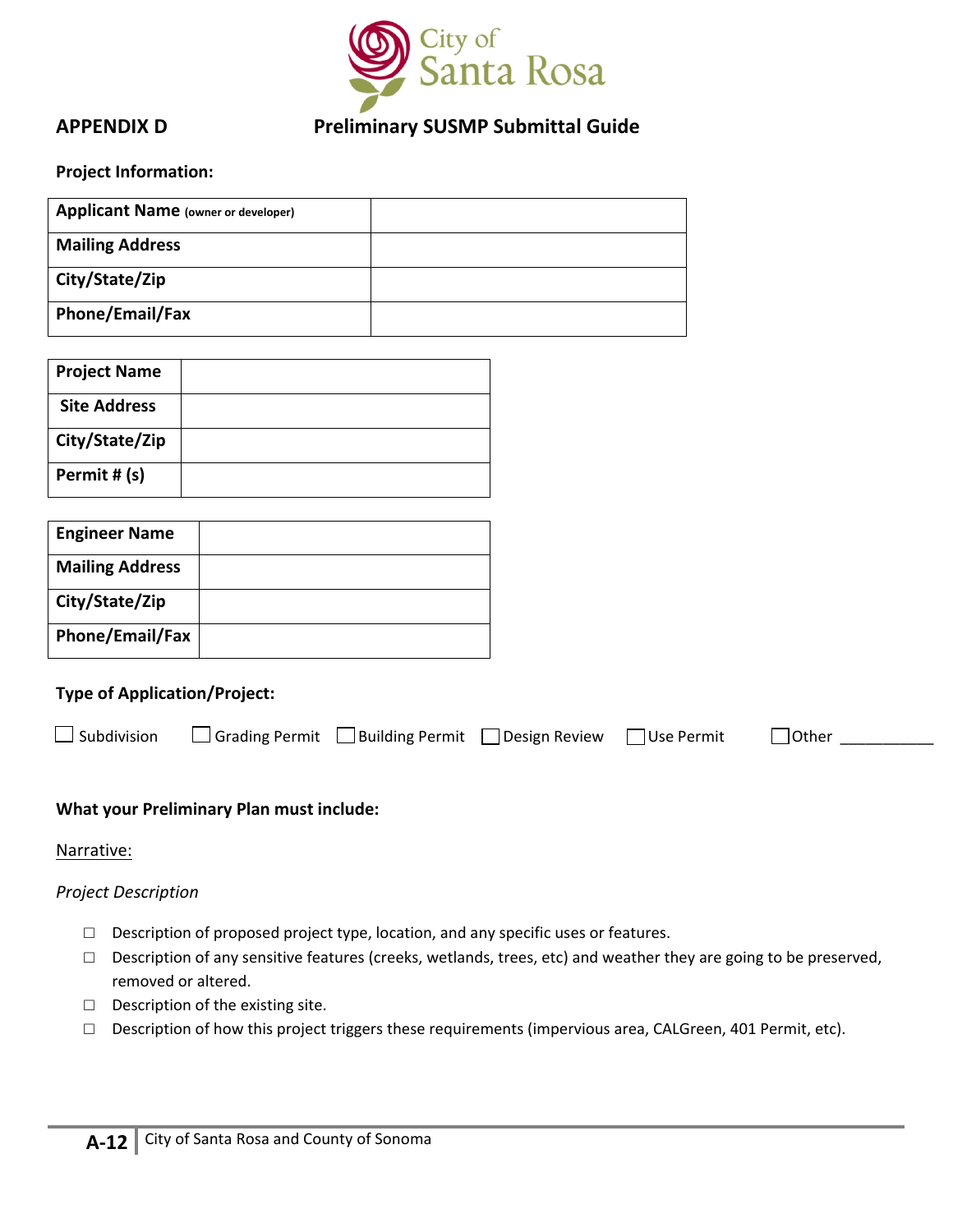# *Pollution Prevention and Credits*

- $\square$  Description of all proposed pollution prevention measures (street sweeping, covered trash enclosures, indoor uses, etc).
- □ Description of all credits utilized (Interceptor Trees, Impervious Area Disconnection, and/or Alternative Driveway Design).
- $\Box$  Summary of tributary area reduction due to credits.

# *Type of BMPs proposed*

- $\square$  Description of the types of BMPs selected including priority group that each is in.
- $\square$  Description of level of treatment and volume capture achieved (if 100% Capture is achieved treatment is not required).

# *Maintenance*

- $\Box$  Description of maintenance for each type of BMP.
- □ Description of funding mechanism.
- □ Designation of Responsible Party.

# Exhibits:

# *Proposed SUSMP Exhibit*

- $\Box$  Exhibit should include: street names, property lines, storm drainage system, waterways, title block, scale, and north arrow.
- $\Box$  Tributary areas shown for all inlets (including offsite drainage areas).
- $\Box$  C value for each tributary area.
- □ Soil Type of existing site.
- $\Box$  New or replaced impervious area.
- □ All inlets shown (including identifier).
- □ All interceptor trees shown.
- □ All proposed BMPs shown.

# *Existing Condition Exhibit*

- ► Not necessary if no impervious area existed on the undeveloped site or if the Design Goal of 100% Volume *Capture is achieved.*
- $\square$  Exhibit should include: street names, property lines, proposed storm drainage system, waterways, title block, scale, and north arrow.
- □ Soil Type of existing site.
- $\Box$  Proposed tributary areas shown for all proposed inlets (including offsite drainage areas).
- □ Existing impervious areas